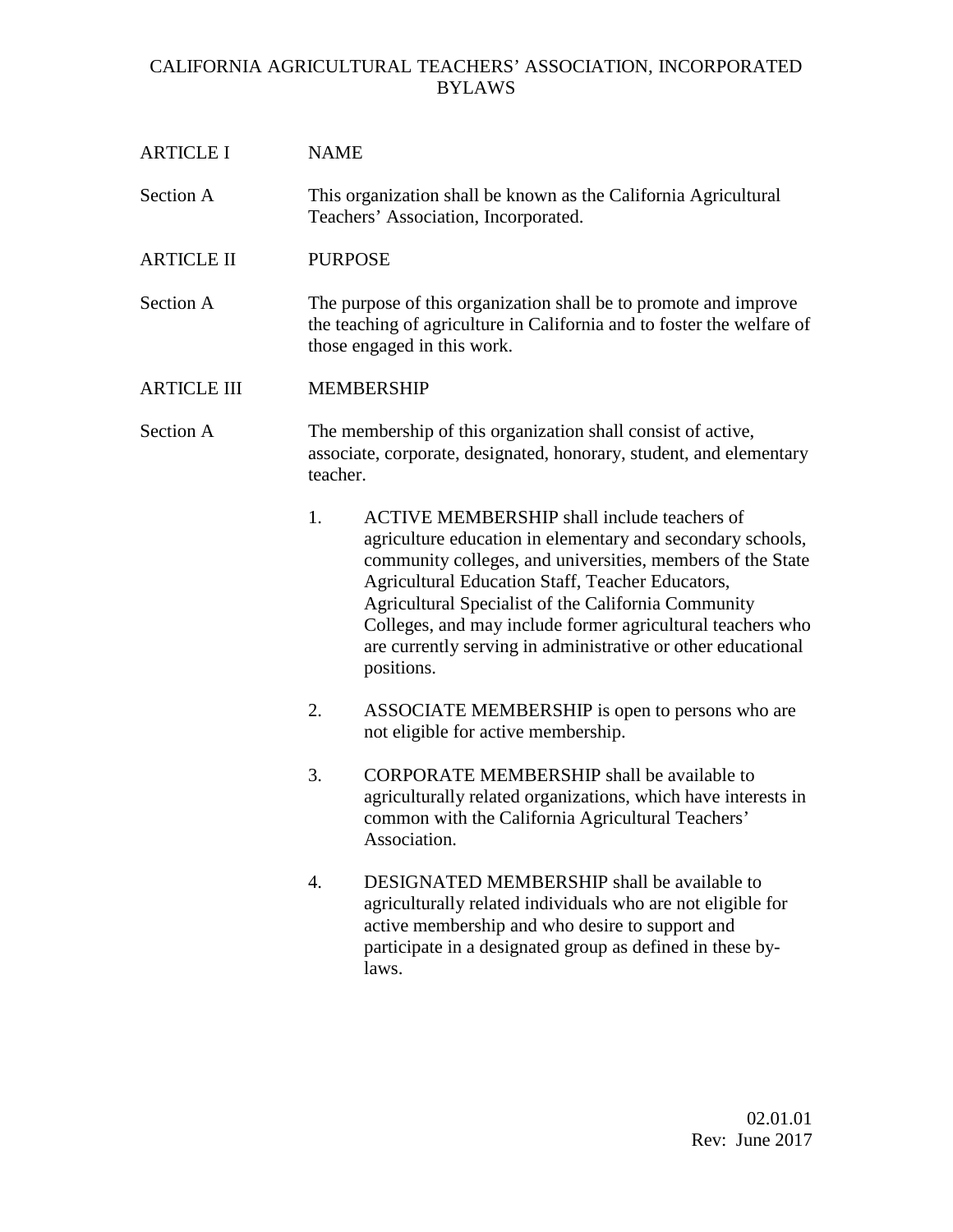- 5. HONORARY MEMBERSHIP shall be available to active members who retire with 20 years of agricultural teaching service. Other honorary memberships may be conferred, by recommendations of their regional organization, upon those former agriculture teachers not meeting this service requirement.
	- 6. STUDENT MEMBERSHIP shall be open to individuals enrolled in Teacher Preparation Programs in Agricultural Education at recognized universities.
	- 7. ELEMENTARY TEACHER MEMBERSHIP shall be available to elementary teachers who would have a vested interest in this organization and its purposes.

### ARTICLE IV VOTING

- Section A Voting at all official CATA meetings and conferences shall be limited to Active Members and to Student Members who are currently involved in off-campus student teaching.
- Section B Each active CATA member in good standing shall be allowed to send a proxy vote to the State Conference under the following circumstances:
	- 1. The member's proxy vote will be carried by a representative from within his/her section.
	- 2. The representative will hold a statement, signed by the section president, indicating those proxy votes he/she carries. (Those whose votes are carried by the representative will understand this delegate assumed the full power to vote for the absentees.)
	- 3. Regional presidents will submit proxies to the Summer Governing Board for approval prior to the conference.
	- 4. The conditions rendering necessity of a proxy vote are as follows:
		- a. Disabling affliction
		- b. Conflicting fairs and shows
		- c. Summer school teaching
	- 5. Casting of proxy votes will be limited to ballot items only.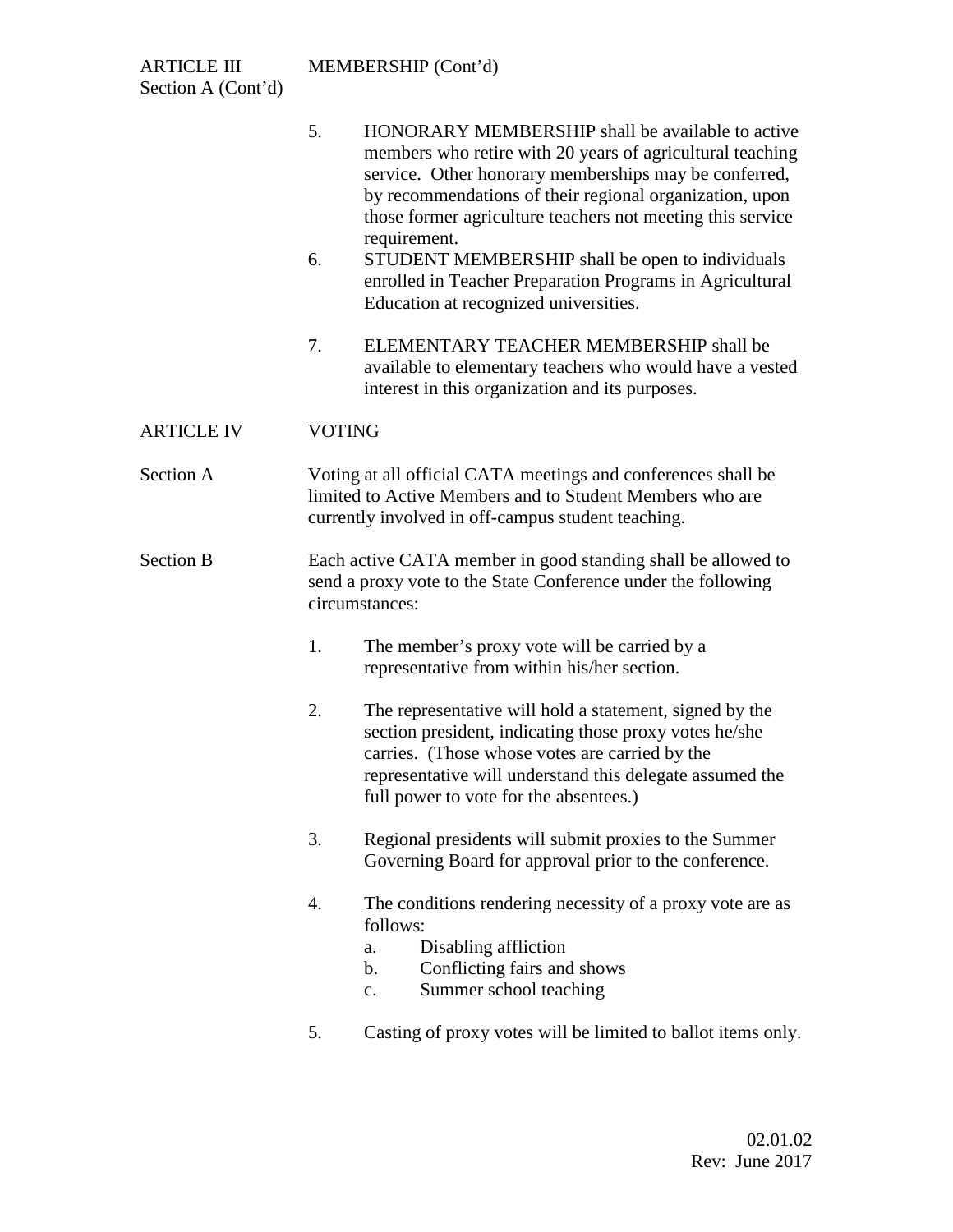### ARTICLE V OFFICERS

#### Section A The election of all CATA Officers

- 1. All CATA officers elected at state, regional and sectional levels shall be active members in good standing with at least two years of CATA paid membership and who are currently teaching agriculture. If elected while teaching agriculture, that person may continue through normal sequence of chairs as long as he/she qualifies for active membership.
- 2. The elected officers of this organization shall be the President, President-Elect, Secretary, Treasurer and Past President; and Chair, Chair-Elect, Vice Chair and Secretary of the Secondary School Division; and Chair, Chair-Elect, Vice Chair and Secretary of the Post Secondary Division; and Chair, Chair-Elect, Vice Chair, and Secretary of the Operations Division.
- 3. Each year the organization will elect a state officer to serve a five-year term. This person will serve one year in each office, in order, Treasurer, Secretary, President-Elect, President, and Past President.
- 4. The Nominations, Bylaws, and Professional Awards Committee of the Operations Division will review the applications of the State Officer Candidates at the first meeting of the committee at the annual conference. They will certify that each candidate is qualified as set forth in the Operating Policies (State Officer Policies - 09.08.01) and nominate them to be placed on the ballot. The nominee that receives the majority of the votes cast shall be declared elected.
- 5. Governing Board shall appoint a qualified individual for a one-year term in case no qualified application is received.
- 6. The Division Officers shall be elected by their respective Divisions. Division Officers are elected for a four-year term. They will serve one year each as Division Secretary, Vice Chair, Chair-Elect, and Chair. The new Division Secretary will serve as the Chair of the Division Committee on which the outgoing Division Chair served.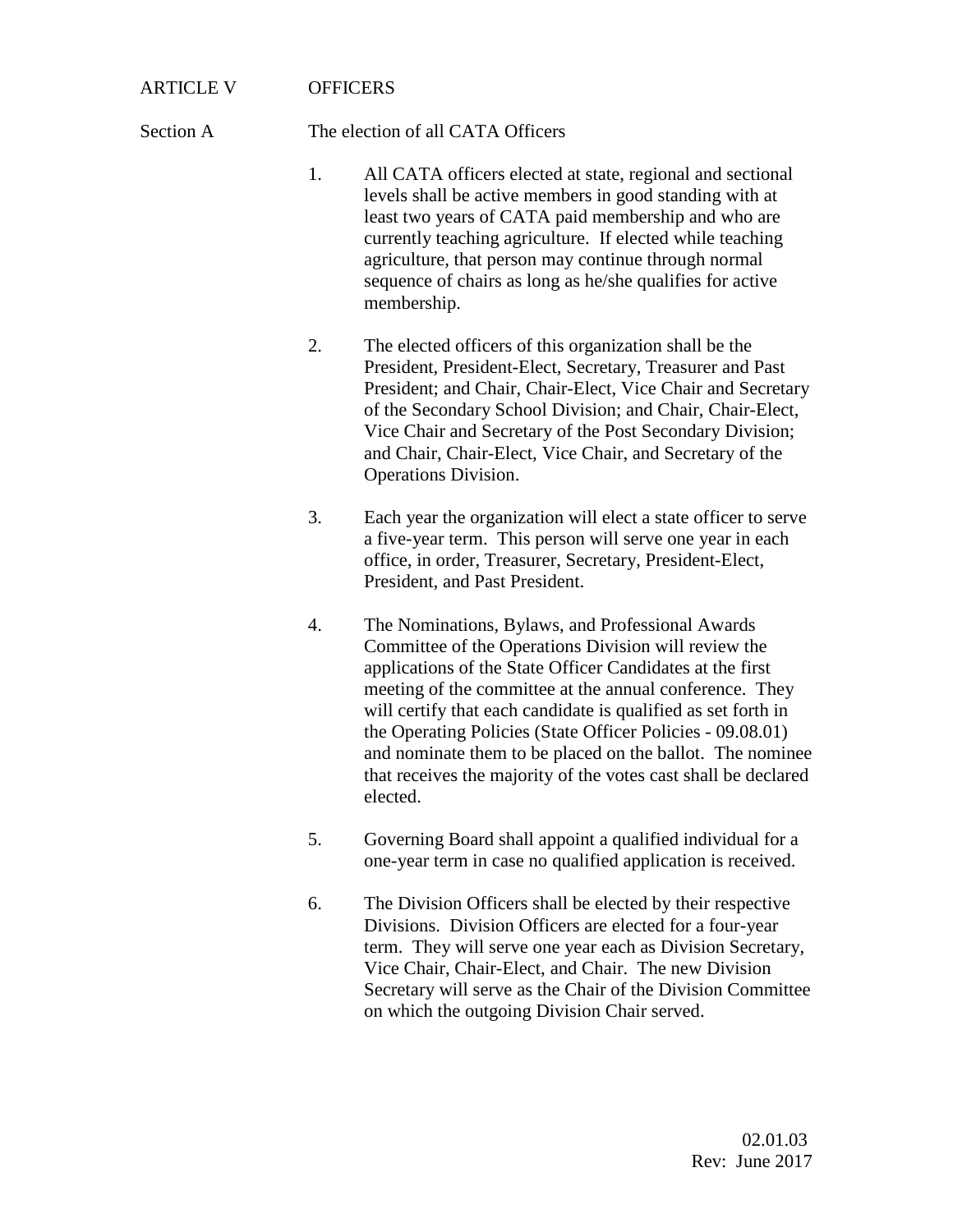| <b>ARTICLE V</b><br>Section A (Cont'd) |           | OFFICERS (Cont'd)                                                                                                                                                                                                                                                                                             |
|----------------------------------------|-----------|---------------------------------------------------------------------------------------------------------------------------------------------------------------------------------------------------------------------------------------------------------------------------------------------------------------|
|                                        | 7.        | The non-elected officers of this organization shall be the<br>Parliamentarian and a Public Relations Officer.<br>The Parliamentarian shall be appointed by the<br>a.<br>President.<br>The Public Relations Officer shall be appointed by<br>$\mathbf b$ .<br>the President.                                   |
|                                        | 8.        | All State Officers, Division Officers and Region Officers<br>will have been active members for at least 3 years.                                                                                                                                                                                              |
| <b>Section B</b>                       | Vacancies |                                                                                                                                                                                                                                                                                                               |
|                                        |           | In case any member of the Governing Board (except Regional<br>Presidents) of this organization is no longer qualified to serve,<br>he/she shall resign office immediately and the vacancy shall be<br>filled by Presidential appointment as per the Operating Polices<br>(State Officer Policies – 09.08.01). |
| <b>ARTICLE VI</b>                      |           | <b>DUTIES OF THE OFFICERS</b>                                                                                                                                                                                                                                                                                 |
| Section A                              |           | Duties of the State President                                                                                                                                                                                                                                                                                 |
|                                        | 1.        | To preside over all meetings of CATA and its Governing<br>Board.                                                                                                                                                                                                                                              |
|                                        | 2.        | To maintain liaison between CATA and other vocational<br>education associations such as NAAE.                                                                                                                                                                                                                 |
|                                        | 3.        | To coordinate and supervise functions of all branches of<br>CATA.                                                                                                                                                                                                                                             |
|                                        | 4.        | To present a report at the Governing Board meetings.                                                                                                                                                                                                                                                          |
|                                        | 5.        | To be responsible for maintaining liaison within the<br>organization.                                                                                                                                                                                                                                         |
|                                        | 6.        | To appoint annually a Parliamentarian and a Public<br>Relations Officer from the active membership of CATA.                                                                                                                                                                                                   |
|                                        | 7.        | To coordinate CATA activities with the Executive Director.                                                                                                                                                                                                                                                    |
| <b>Section B</b>                       |           | Duties of the State President-Elect                                                                                                                                                                                                                                                                           |
|                                        | 1.        | To preside in the absence of the President.                                                                                                                                                                                                                                                                   |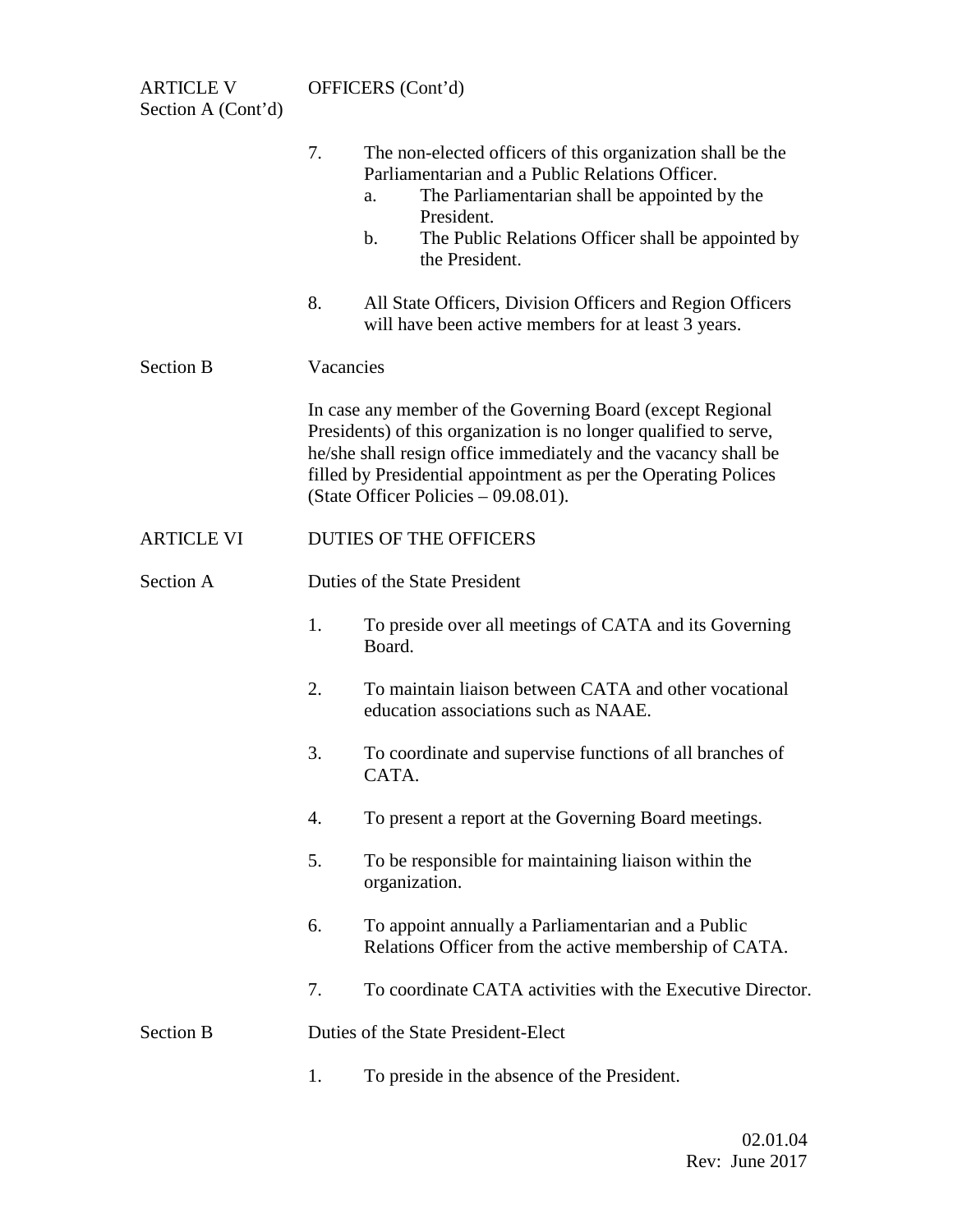Section B (Cont'd)

ARTICLE VI DUTIES OF THE OFFICERS (Cont'd)

| $\text{Section D}$ (Coin a) |                                                      |                                                                                                                               |  |
|-----------------------------|------------------------------------------------------|-------------------------------------------------------------------------------------------------------------------------------|--|
|                             | 2.                                                   | To assist the President in the discharge of his/her duties.                                                                   |  |
|                             | 3.                                                   | To assume the office of the President in the following term.                                                                  |  |
| Section C                   |                                                      | Duties of the State Secretary                                                                                                 |  |
|                             | 1.                                                   | To be responsible for all correspondence not covered in the<br>list of Treasurer's duties.                                    |  |
|                             | 2.                                                   | To keep accurate minutes at all times and prepare these<br>minutes in acceptable form for distribution.                       |  |
| <b>Section D</b>            |                                                      | Duties of the State Treasurer                                                                                                 |  |
|                             | 1.                                                   | To be responsible for the collection of dues.                                                                                 |  |
|                             | 2.                                                   | To be responsible for all correspondence in connection with<br>finances (bills, dues, etc.)                                   |  |
|                             | 3.                                                   | To be responsible for distributing all membership cards to<br>regional secretary-treasurers.                                  |  |
|                             | 4.                                                   | To prepare a progress report on the budget for CATA mid-<br>year Governing Board meetings.                                    |  |
|                             | 5.                                                   | To chair the Budget and Audit Committee of the<br>Operations Division at Summer Conference.                                   |  |
|                             | 6.                                                   | To attend all meetings provided for in the Bylaws and other<br>meetings upon proper authorization.                            |  |
|                             | 7.                                                   | To be responsible for all matters concerning budget and<br>finance.                                                           |  |
|                             | 8.                                                   | To ensure that the Budget and Audit Committee annually<br>submits a balanced budget for memberships' consideration.           |  |
| Section E                   | Duties of the Chair of the Secondary School Division |                                                                                                                               |  |
|                             | 1.                                                   | To preside over meetings of the Secondary School Division<br>on a state level.                                                |  |
|                             | 2.                                                   | To represent the division as a member of the Governing<br>Board and to report to the Board on the affairs of the<br>division. |  |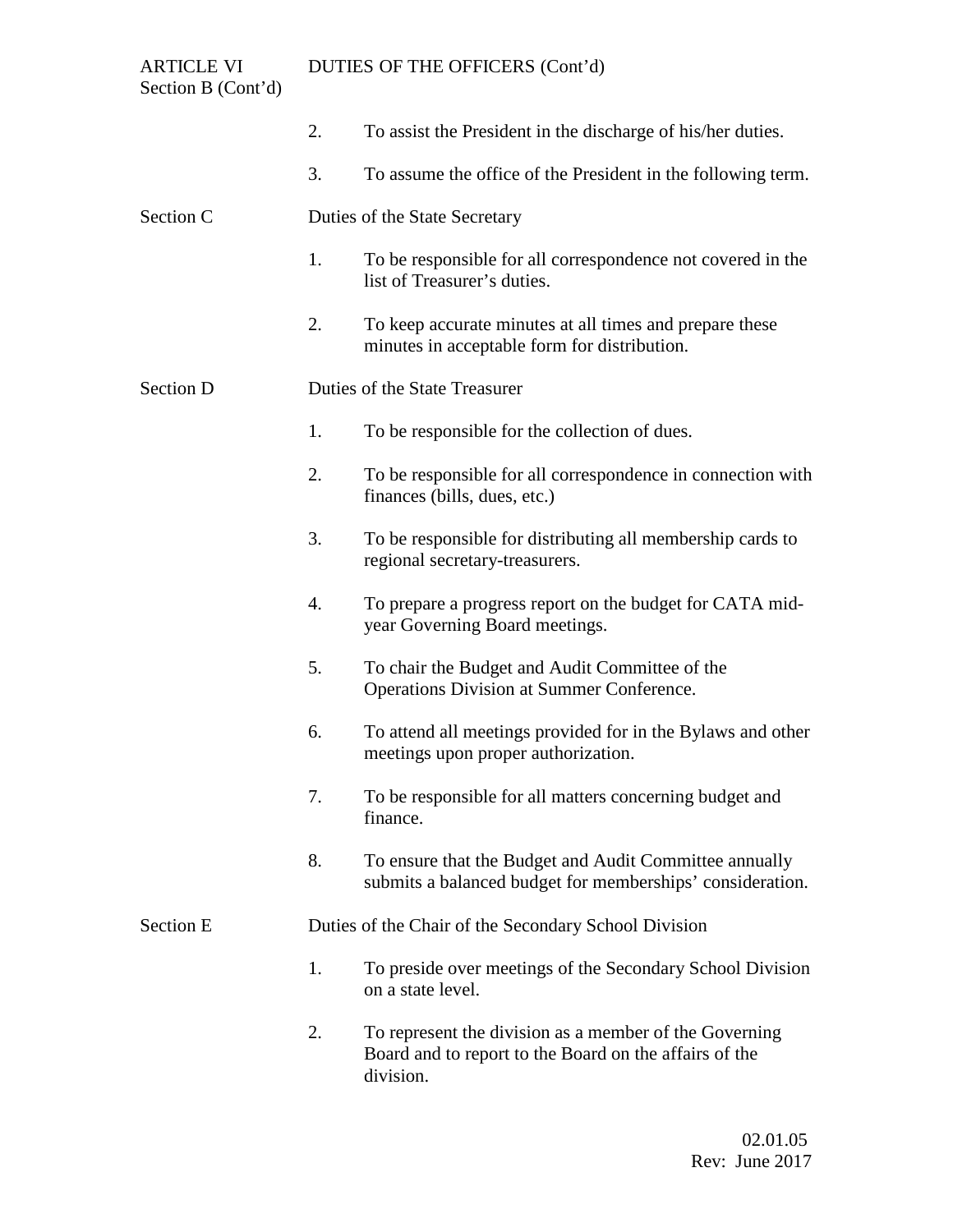|                  | s. | To represent CATA and/or the Secondary Division at<br>regional meetings, other CATA meetings and affairs, and at<br>any other functions as designated by the President of<br>CATA.      |
|------------------|----|-----------------------------------------------------------------------------------------------------------------------------------------------------------------------------------------|
|                  | 4. | To work directly with State Agricultural Education staff as<br>CATA liaison.                                                                                                            |
|                  | 5. | To appoint committees as necessary to carry out the<br>business of the Secondary Division.                                                                                              |
| <b>Section F</b> |    | Duties of the Chair of the Post Secondary Division                                                                                                                                      |
|                  | 1. | To preside over meetings of the Post Secondary Division<br>on a state level.                                                                                                            |
|                  | 2. | To represent the division as a member of the Governing<br>Board and to report to the Board on the affairs of the<br>division.                                                           |
|                  | 3. | To represent CATA and/or the Post Secondary Division at<br>regional meetings, other CATA meetings and affairs, and at<br>any other functions as designated by the President of<br>CATA. |
|                  | 4. | To work directly with the Agriculture Specialists in the<br>Community College Chancellor's Office as CATA-<br>Chancellor Office liaison.                                                |
|                  | 5. | To appoint committees as necessary to carry out the<br>business of the Post Secondary Division.                                                                                         |
| Section G        |    | Duties of the Chair of the Operations Division                                                                                                                                          |
|                  | 1. | To preside over meetings of the Operations Division on a<br>state level.                                                                                                                |
|                  | 2. | To represent the division as members of the Governing<br>Board and to report to the Board on the affairs of the<br>division.                                                            |
|                  | 3. | To represent CATA and/or the Post Secondary Division at<br>regional meetings, other CATA meetings and affairs, and at<br>any other functions as designated by the President of          |

CATA.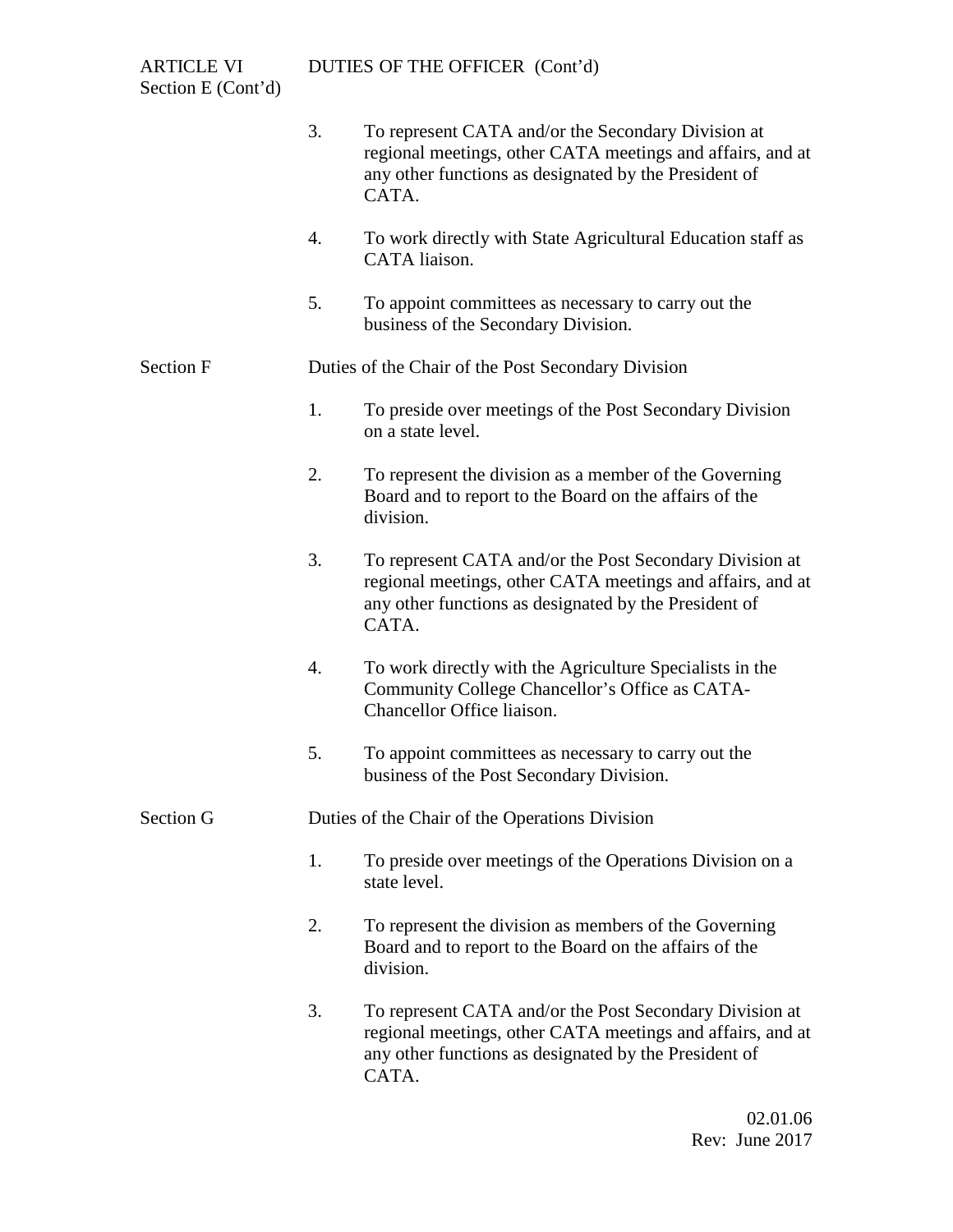| <b>ARTICLE VI</b><br>Section G (Cont'd) |                                                                                                                                                                                  | DUTIES OF THE OFFICERS (Cont'd)                                                                                            |  |
|-----------------------------------------|----------------------------------------------------------------------------------------------------------------------------------------------------------------------------------|----------------------------------------------------------------------------------------------------------------------------|--|
|                                         | $\overline{4}$ .                                                                                                                                                                 | To appoint committees as necessary to carry out the<br>business of the Operations Division.                                |  |
| Section H                               |                                                                                                                                                                                  | Duties of the Parliamentarian                                                                                              |  |
|                                         | 1.                                                                                                                                                                               | To advise upon matters concerned with Robert's Rules of<br>Order (Article XIV, Section A).                                 |  |
|                                         | 2.                                                                                                                                                                               | To advise on the constitutionality of action being<br>considered by the assembly.                                          |  |
| Section I                               |                                                                                                                                                                                  | Duties of the Past President                                                                                               |  |
|                                         | 1.                                                                                                                                                                               | To serve as a member of the Governing Board.                                                                               |  |
|                                         | 2.                                                                                                                                                                               | To advise the President and Governing Board when called<br>upon.                                                           |  |
|                                         | 3.                                                                                                                                                                               | To coordinate the Past President's annual dinner during<br>Conference.                                                     |  |
| Section J                               |                                                                                                                                                                                  | Duties of the Public Relations Officer                                                                                     |  |
|                                         | 1.                                                                                                                                                                               | To provide media materials to the editor of the CATA<br>magazine for duplication purposes.                                 |  |
| <b>ARTICLE VII</b>                      |                                                                                                                                                                                  | THE EXECUTIVE COMMITTEE                                                                                                    |  |
| Section A                               | The Executive Committee shall consist of the President, President-<br>Elect, Secretary, Treasurer, Past President, the three Division<br>Chairs, and Post Secondary Chair-Elect. |                                                                                                                            |  |
| <b>Section B</b>                        | The Executive Committee shall make recommendations to the<br>Governing Board.                                                                                                    |                                                                                                                            |  |
| Section C                               | The Executive Committee shall meet at least twice a year at the<br>call of the President.                                                                                        |                                                                                                                            |  |
| <b>ARTICLE VIII</b>                     |                                                                                                                                                                                  | THE GOVERNING BOARD                                                                                                        |  |
| Section A                               |                                                                                                                                                                                  | The Governing Board shall consist of the Executive Committee,<br>Regional Presidents, and the three Division Chair-Elects. |  |
| <b>Section B</b>                        |                                                                                                                                                                                  | The Governing Board shall administer the organization between<br>annual meetings.                                          |  |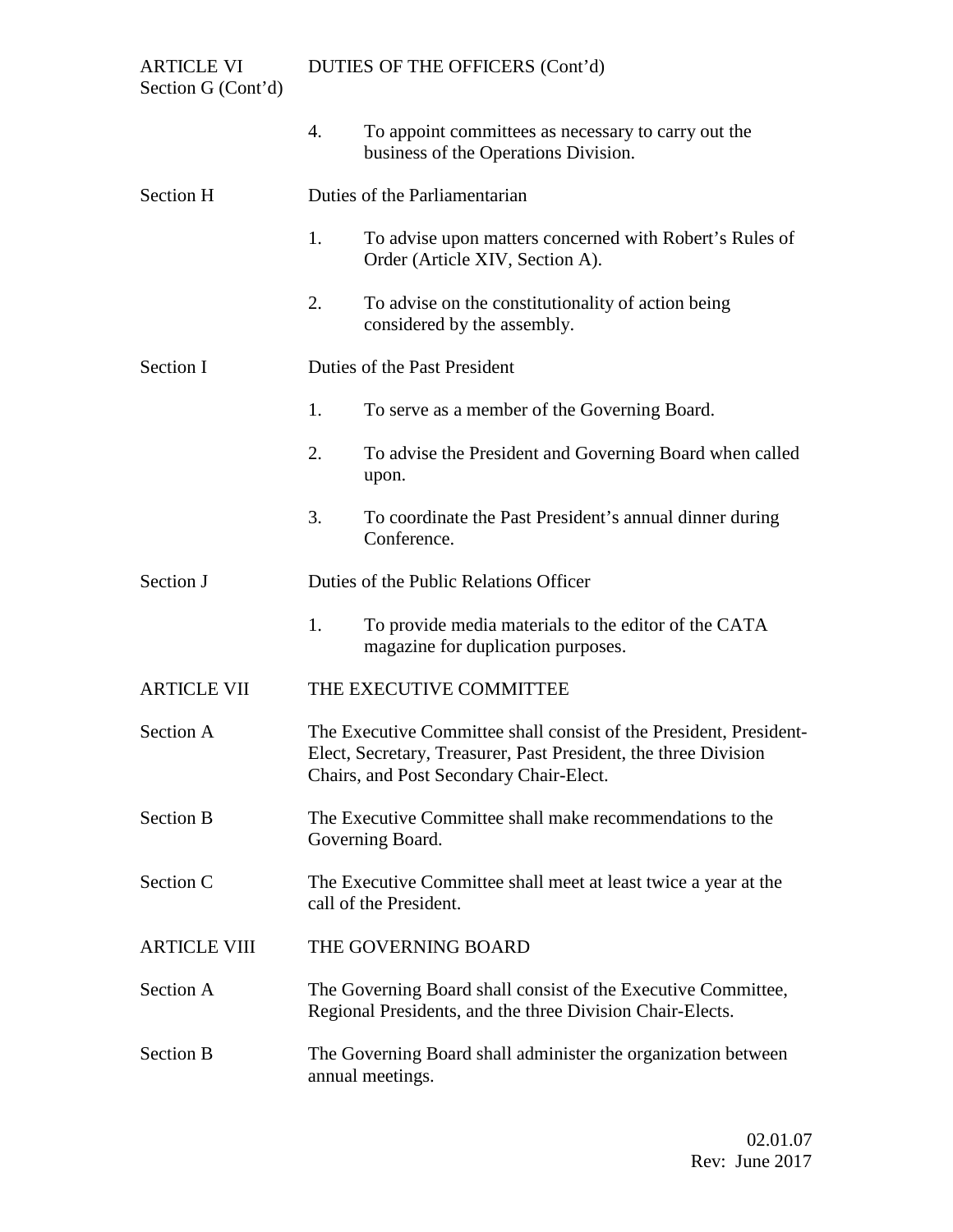| <b>ARTICLE VIII</b> | THE GOVERNING BOARD (Cont'd)                                                                                                                                                                                                        |  |
|---------------------|-------------------------------------------------------------------------------------------------------------------------------------------------------------------------------------------------------------------------------------|--|
| Section C           | The Governing Board shall meet at least twice a year at the call of<br>the President.                                                                                                                                               |  |
| Section D           | All members of the Governing Board present at any curricular<br>activity shall constitute a quorum and must assume authority and<br>take the responsibility to act in all disciplinary situations in which<br>CATA may participate. |  |
| <b>Section E</b>    | The Governing Board shall direct the duties of the Executive<br>Director.                                                                                                                                                           |  |
| <b>ARTICLE IX</b>   | <b>DIVISIONS</b>                                                                                                                                                                                                                    |  |
| Section A           | There shall be three divisions.                                                                                                                                                                                                     |  |
|                     | <b>Secondary School Division</b><br>1.<br>2.<br>Post Secondary Division<br>3.<br><b>Operations Division</b>                                                                                                                         |  |
| <b>Section B</b>    | Division Membership                                                                                                                                                                                                                 |  |
|                     | 1.<br>All CATA members in secondary schools are members of<br>the Secondary School Division.                                                                                                                                        |  |
|                     | 2.<br>All CATA members in community colleges and<br>universities are members of the Post Secondary Division<br>Division.                                                                                                            |  |
|                     | 3.<br>All CATA members are members of the Operations<br>Division. All matters, which need to be discussed by both<br>groups, shall be assigned to a committee under Operations.                                                     |  |
| Section C           | The purpose of these divisions will be to allow an open exchange<br>of ideas and to develop recommendations for the improvement of<br>the CATA programs as they pertain to their areas of concern.                                  |  |
| <b>Section D</b>    | Each Division will elect a Chair, Chair-Elect, Vice Chair, and a<br>Secretary at the annual conference.                                                                                                                             |  |
| <b>Section E</b>    | The standing committees for the Secondary School and Post<br>Secondary Divisions shall be:                                                                                                                                          |  |
|                     | <b>Affairs and Relations</b><br>1.<br>2.<br>Curriculum<br>3.<br>Inservices<br><b>Student Activities</b><br>4.                                                                                                                       |  |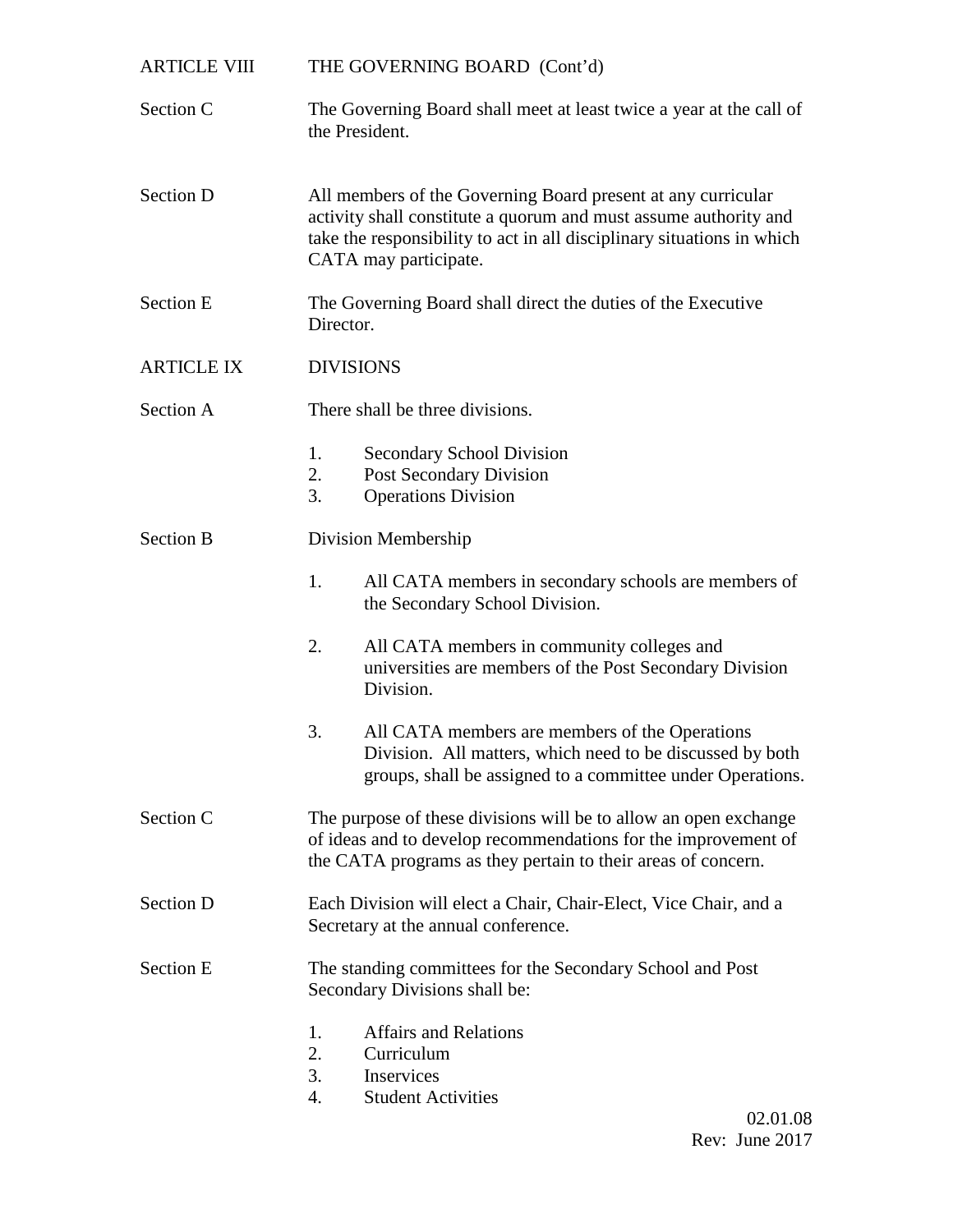# ARTICLE IX DIVISIONS (Cont'd)

| Section F         | The standing committees for the Operations Division shall be:                                                                                                                                                                                                                                                     |
|-------------------|-------------------------------------------------------------------------------------------------------------------------------------------------------------------------------------------------------------------------------------------------------------------------------------------------------------------|
|                   | 1.<br><b>Budget and Audit</b><br>2.<br>Nominations/Bylaws/Professional Awards<br>3.<br><b>Curricular Code</b><br>4.<br><b>Membership Services</b><br><b>Agriculture Issues</b><br>5.<br><b>Professional Ethics</b><br>6.<br><b>Teacher Recruitment/Retention</b><br>7.<br>8.<br>Tech Prep/Articulation/Curriculum |
| <b>ARTICLE X</b>  | <b>DESIGNATED GROUPS</b>                                                                                                                                                                                                                                                                                          |
| Section A         | A Designated Group is a discipline or curriculum-based entity<br>composed of CATA active membership and CATA designated<br>membership, whose primary aim is the involvement of<br>Agricultural Education and the Agriculture Industry.                                                                            |
| <b>Section B</b>  | Prior to acceptance and reviewed annually, a designated group<br>must develop and submit a set of bylaws to the CATA Governing<br>Board for their approval.                                                                                                                                                       |
| Section C         | One requirement of the bylaws acceptance shall be that voting<br>rights within these designated groups are limited to paid active<br>membership and paid designated membership.                                                                                                                                   |
| Section D         | Upon acceptance and approval of the Designated Group Bylaws,<br>70% of the designated membership dues will be made available to<br>the designated group.                                                                                                                                                          |
| <b>Section E</b>  | Designated groups my collect additional fees for activities and<br>100% of these monies will be made available to the designated<br>group.                                                                                                                                                                        |
| <b>ARTICLE XI</b> | <b>REGIONS</b>                                                                                                                                                                                                                                                                                                    |
| <b>Section A</b>  | The state organization shall be divided into six regions. Each<br>region shall have a President, Vice President, Secretary, Treasurer,<br>and Public Relations Officer elected by the membership of the<br>region.                                                                                                |
| <b>Section B</b>  | The purpose of this regional division is to facilitate the holding of<br>regional conferences by lessening the mileage to be traveled and<br>making more nearly equal units and to simplify the holding of<br>regional activities. The following regions shall be constituted by<br>county as follows:            |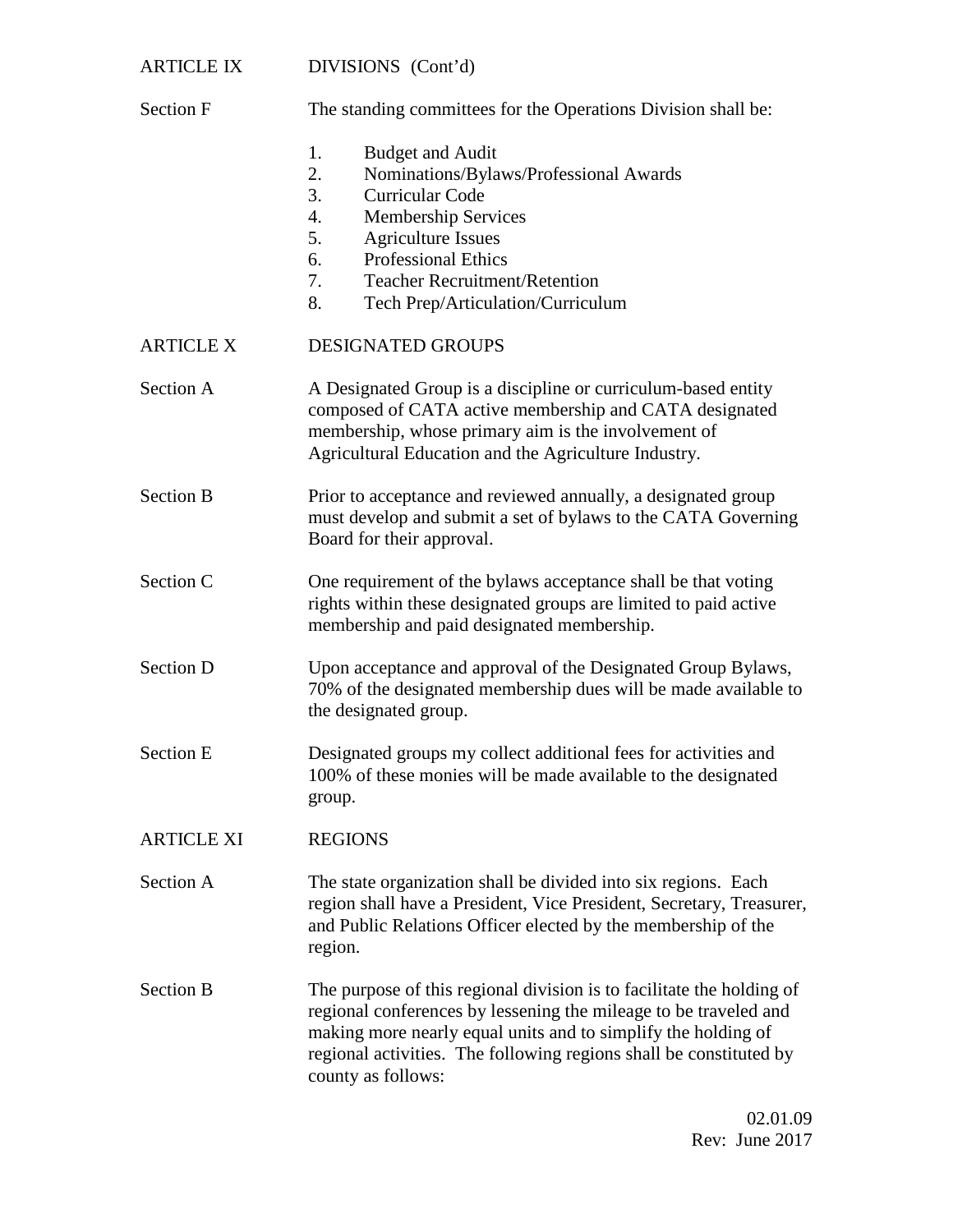- 1. North Coast: Napa, Marin, Sonoma, Lake, Mendocino, Del Norte, Humboldt, Alameda, San Francisco, San Mateo, Solano, and Contra Costa.
- 2. Superior: Placer, Sutter, Colusa, Yuba, Nevada, Sierra, Butte, Glenn, Tehama, Plumas, Lassen, Shasta, Modoc, Siskiyou, and Trinity.
- 3. Central: Calaveras, Alpine, Amador, Sacramento, San Joaquin, Yolo, El Dorado, Mono, Mariposa, Merced, Stanislaus, and Tuolome.
- 4. San Joaquin: Kern, Kings, Fresno, Tulare, Madera, and Inyo.
- 5. South Coast: Santa Cruz, Santa Clara, San Benito, Monterey, San Luis Obispo, Santa Barbara, Ventura and that portion of Los Angeles County immediately in and around the Los Angeles Unified School District.
- 6. Southern: That portion of Los Angeles County not in the South Coast area, Orange, San Bernardino, Riverside, Imperial, and San Diego.

#### ARTICLE XII ANNUAL MEETINGS

Section A **At least one meeting of the organization** as a whole shall be held each summer at the same time and place as the annual conference of agricultural teachers called by the State Supervisor of Agricultural Education and the Specialist Agriculture/Natural Resources of California Community Colleges.

### ARTICLE XIII DUES

Section A The annual dues of the organization shall not exceed one hundred seventy-five dollars (\$175) for active members; fifty dollars (\$50) for associate members; one hundred forty dollars (\$140) for corporate members; one hundred forty dollars (\$140) for designated members; and twelve dollars (\$12) for student members. Active dues may not be raised more than ten dollars (\$10) above the current level in any one-year. Honorary members are not required to pay dues. Life membership may be received by the one-time payment of ten times the annual membership dues.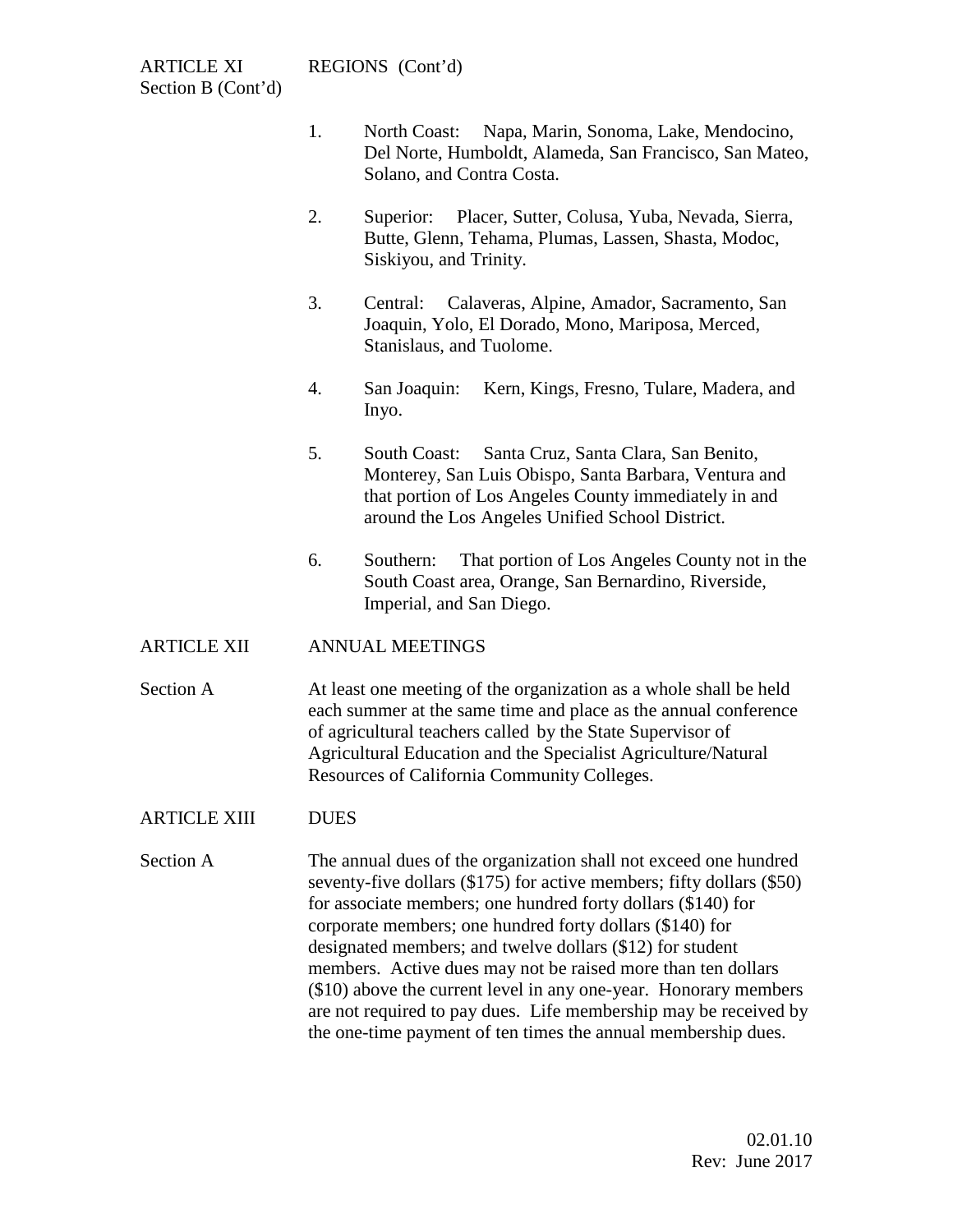| <b>ARTICLE XIII</b>           | DUES (Cont'd)                                                                                                                                                                                                                                                                                                                                                                                                                         |
|-------------------------------|---------------------------------------------------------------------------------------------------------------------------------------------------------------------------------------------------------------------------------------------------------------------------------------------------------------------------------------------------------------------------------------------------------------------------------------|
| <b>Section B</b><br>Section C | The CATA year shall run from July to June of the following year.<br>Dues shall be due and payable at Summer Conference for the<br>ensuing year and are delinquent at the beginning of the Fall<br>Regional Meeting.<br>Only active members whose dues are paid are eligible to                                                                                                                                                        |
|                               | participate in activities and services sponsored or controlled by<br>CATA, including:                                                                                                                                                                                                                                                                                                                                                 |
|                               | 1.<br><b>Regional CATA Meetings</b><br>2.<br><b>Sectional CATA Meetings</b><br>3.<br>Any CATA publications                                                                                                                                                                                                                                                                                                                            |
|                               | Services of the Executive Director<br>4.                                                                                                                                                                                                                                                                                                                                                                                              |
|                               | 5.<br>Any voting procedures                                                                                                                                                                                                                                                                                                                                                                                                           |
|                               | <b>Curricular Code revision</b><br>6.                                                                                                                                                                                                                                                                                                                                                                                                 |
| <b>Section D</b>              | In addition to individual dues, each region shall assess a \$10 fee<br>for each instructor attending fall and spring regional meetings.<br>The Regional Treasurer shall send this assessment to the State<br>CATA Office as soon as possible after the regional meeting. One<br>sixth of those fees will be sent to the region that is responsible for<br>hosting the annual CATA Banquet to assist with banquet related<br>expenses. |
|                               | The money sent to the state organization shall be used for the<br>following purposes and must be authorized by the Governing<br>Board:                                                                                                                                                                                                                                                                                                |
|                               | 1.<br>To pay the traveling expenses of members of the<br>Governing Board to any called meetings or activities<br>authorized by the President except the Summer Conference<br>meetings.                                                                                                                                                                                                                                                |
|                               | 2.<br>To pay for postage, stationery, all conference, and other<br>expenses authorized by the President.                                                                                                                                                                                                                                                                                                                              |
|                               | 3.<br>To pay expenses associated with the employment of the<br><b>Executive Director.</b>                                                                                                                                                                                                                                                                                                                                             |
|                               | All checks drawn on the funds of the Association shall be<br>4.<br>signed by one of the following: Executive Director or<br>Financial Secretary.                                                                                                                                                                                                                                                                                      |
| <b>Section E</b>              | All beginning California teachers and all out of state beginning<br>teachers shall pay one-half of the current rate of dues as adjusted<br>and determined by Governing Board.                                                                                                                                                                                                                                                         |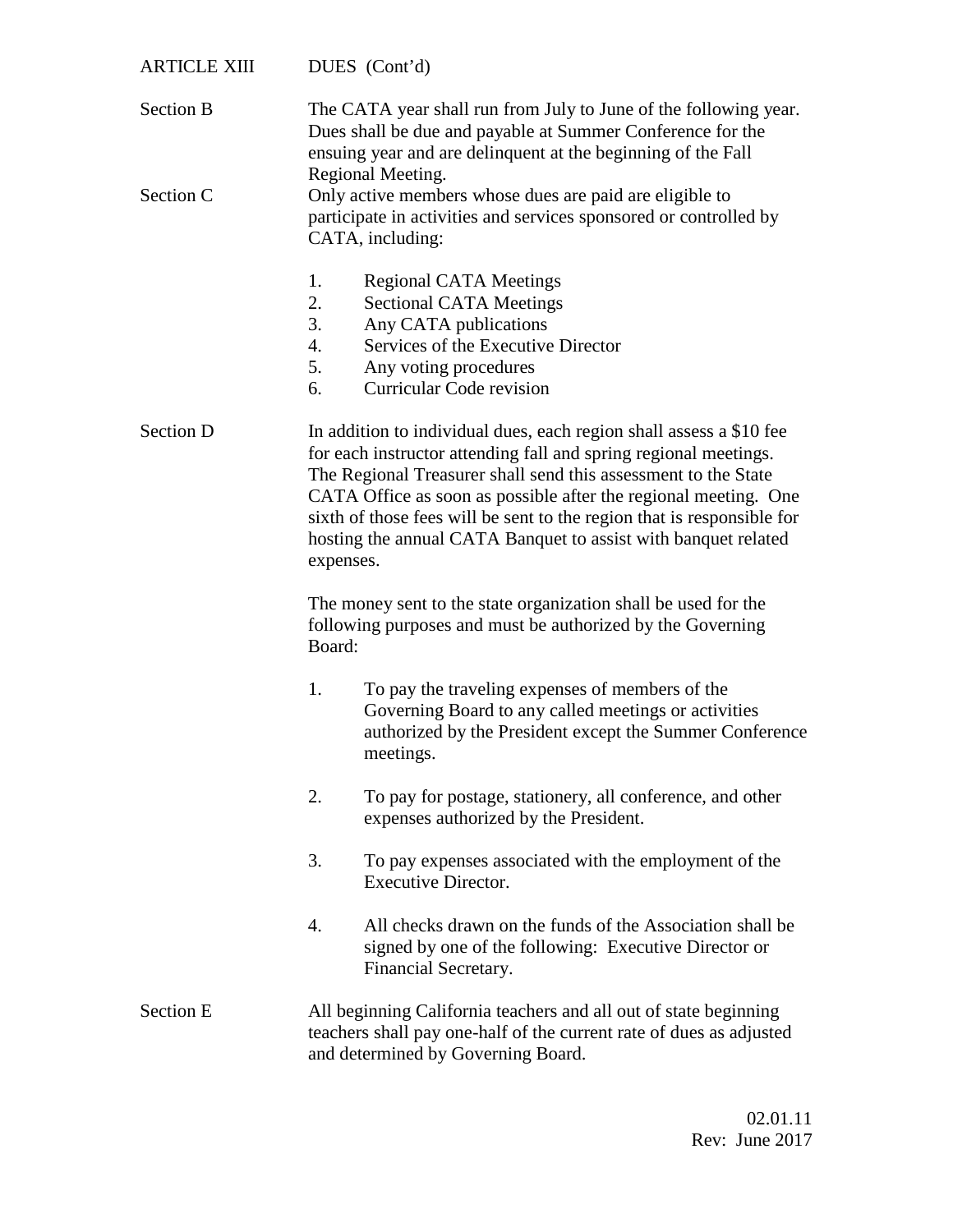| ARTICLE XIII |  | DUES (Cont'd) |
|--------------|--|---------------|
|--------------|--|---------------|

| Section F            | Dues Structure                                                                                                                                                                                                                                                                                                                                                   |
|----------------------|------------------------------------------------------------------------------------------------------------------------------------------------------------------------------------------------------------------------------------------------------------------------------------------------------------------------------------------------------------------|
|                      | 100%<br>1.<br><b>Agriculture Teachers</b><br>2.<br><b>New Teachers</b><br>50%<br>3.<br>Agriculture Teachers less than 1/2 time (FTE)<br>50%<br>4.<br><b>Elementary Teachers</b><br>15%<br><b>Associate Members</b><br>5.<br>15%<br>6.<br><b>Student Teachers</b><br>\$12<br>7.<br>Life Members (10 times the usual rate for a full<br>time agricultural teacher) |
| <b>ARTICLE XIV</b>   | <b>PROCEDURE</b>                                                                                                                                                                                                                                                                                                                                                 |
| Section A            | Parliamentary Procedure in meetings of the organization shall be in<br>accordance with Robert's Rules of Order, Current Edition.                                                                                                                                                                                                                                 |
| <b>ARTICLE XV</b>    | <b>AMENDMENTS</b>                                                                                                                                                                                                                                                                                                                                                |
| Section A            | These Bylaws (with the exception of the Curricular Code) may be<br>amended by two-thirds secret ballot vote at the regular balloting<br>period of the annual conference.                                                                                                                                                                                         |
| <b>Section B</b>     | Any amendments to the Bylaws must follow the resolution format.<br>The amendment must also be posted in a conspicuous place<br>designated for that purpose twenty-four hours before balloting.                                                                                                                                                                   |
| <b>ARTICLE XVI</b>   | <b>AFFILIATIONS</b>                                                                                                                                                                                                                                                                                                                                              |
| Section A            | The California Agricultural Teachers' Association shall be<br>affiliated with the National Association of Agricultural Educators.<br>Membership dues will be paid through the California Agricultural<br>Teachers' Association.                                                                                                                                  |
| <b>ARTICLE XVII</b>  | <b>DELEGATES</b>                                                                                                                                                                                                                                                                                                                                                 |
| Section A            | The official delegates for the California Agricultural Teachers'<br>Association to the affiliation identified in Article XVI shall be<br>granted full authority and power to act for the California<br>Agricultural Teachers' Association. Funds needed may be granted<br>by the Governing Board.                                                                |
| <b>ARTICLE XVIII</b> | <b>CATA CURRICULAR CODE</b>                                                                                                                                                                                                                                                                                                                                      |
| Section A            | The CATA Curricular Code shall be considered as a portion these<br>Bylaws.                                                                                                                                                                                                                                                                                       |